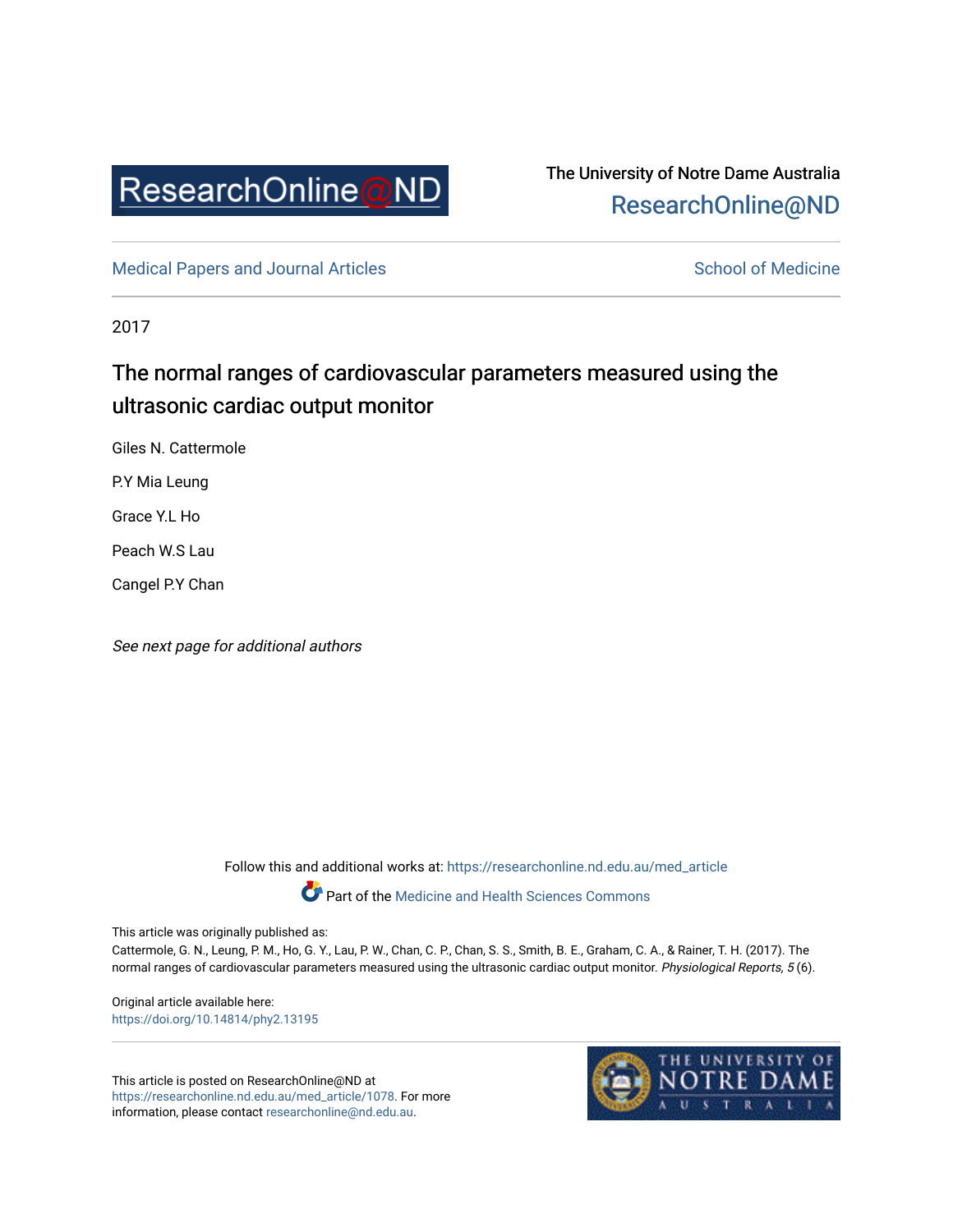## Authors

Giles N. Cattermole, P.Y Mia Leung, Grace Y.L Ho, Peach W.S Lau, Cangel P.Y Chan, Stewart S.W Chan, Brendan E. Smith, Colin A. Graham, and Timothy H. Rainer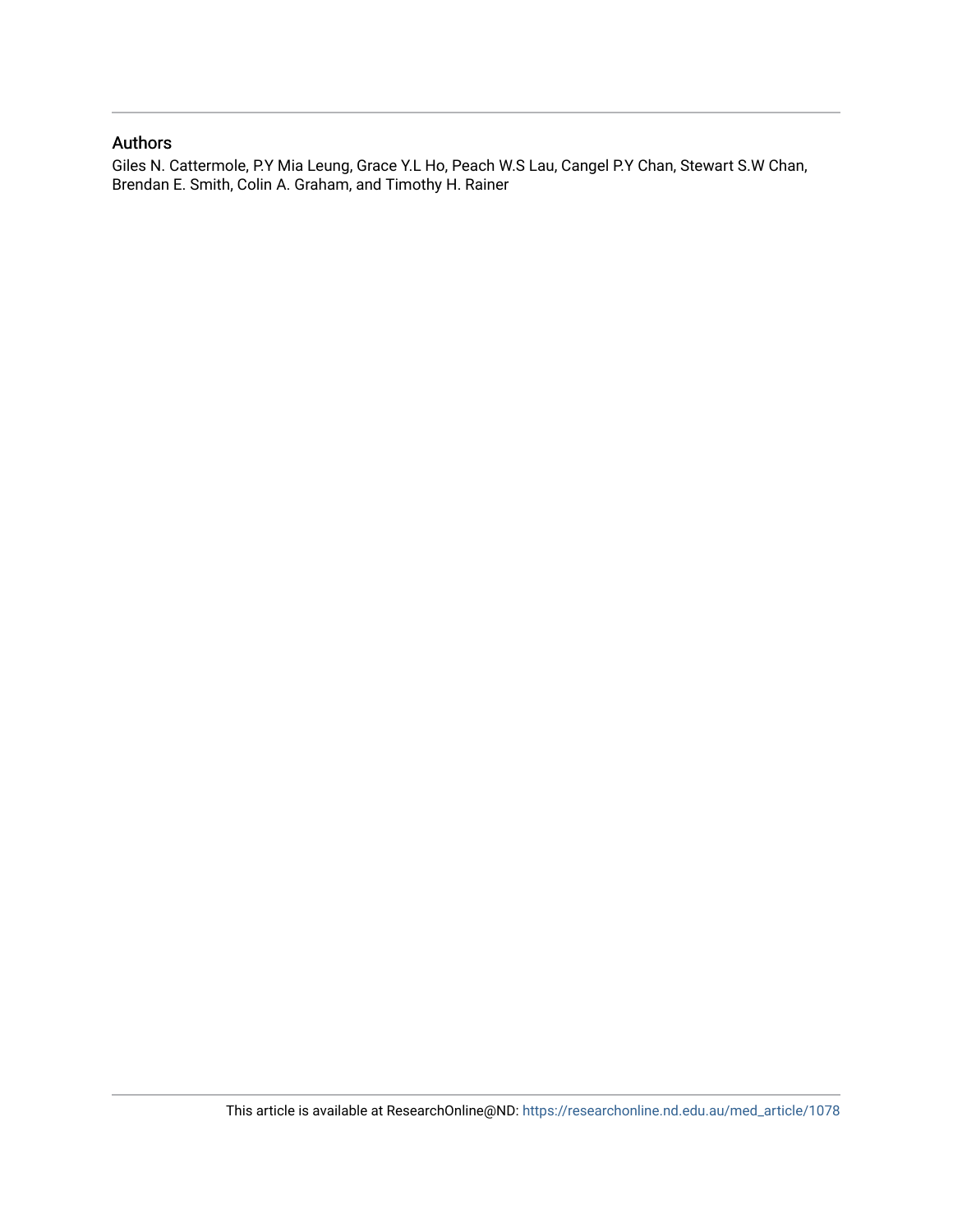© 2017 The Authors. Physiological Reports published by Wiley Periodicals, Inc. on behalf of The Physiological Society and the American Physiological Society.

This article has been published in *Physiological Reports.* Published by Wiley Periodicals, Inc. on behalf of The Physiological Society and the American Physiological Society.

Available at: https://doi.org/10.14814/phy2.13195

This is an Open Access article distributed in accordance with the Creative Commons Attribution 4.0 International license (CC BY 4.0), which permits unrestricted use, distribution, and reproduction in any medium, provided the original author and source are credited. See[: https://creativecommons.org/licenses/by/4.0/](https://creativecommons.org/licenses/by/4.0/) 

Cattermole, G.N., Leung, P.Y.M., Ho, G.Y.L., Lau, P.W.S., Chan, C.P.Y., Chan, S.S.W., Smith, B.E., Graham, C.A., and Rainer, T.H. (2017) The normal ranges of cardiovascular parameters measured using the ultrasonic cardiac output monitor. *Physiological Reports, 5*(6). doi: 10.14814/phy2.13195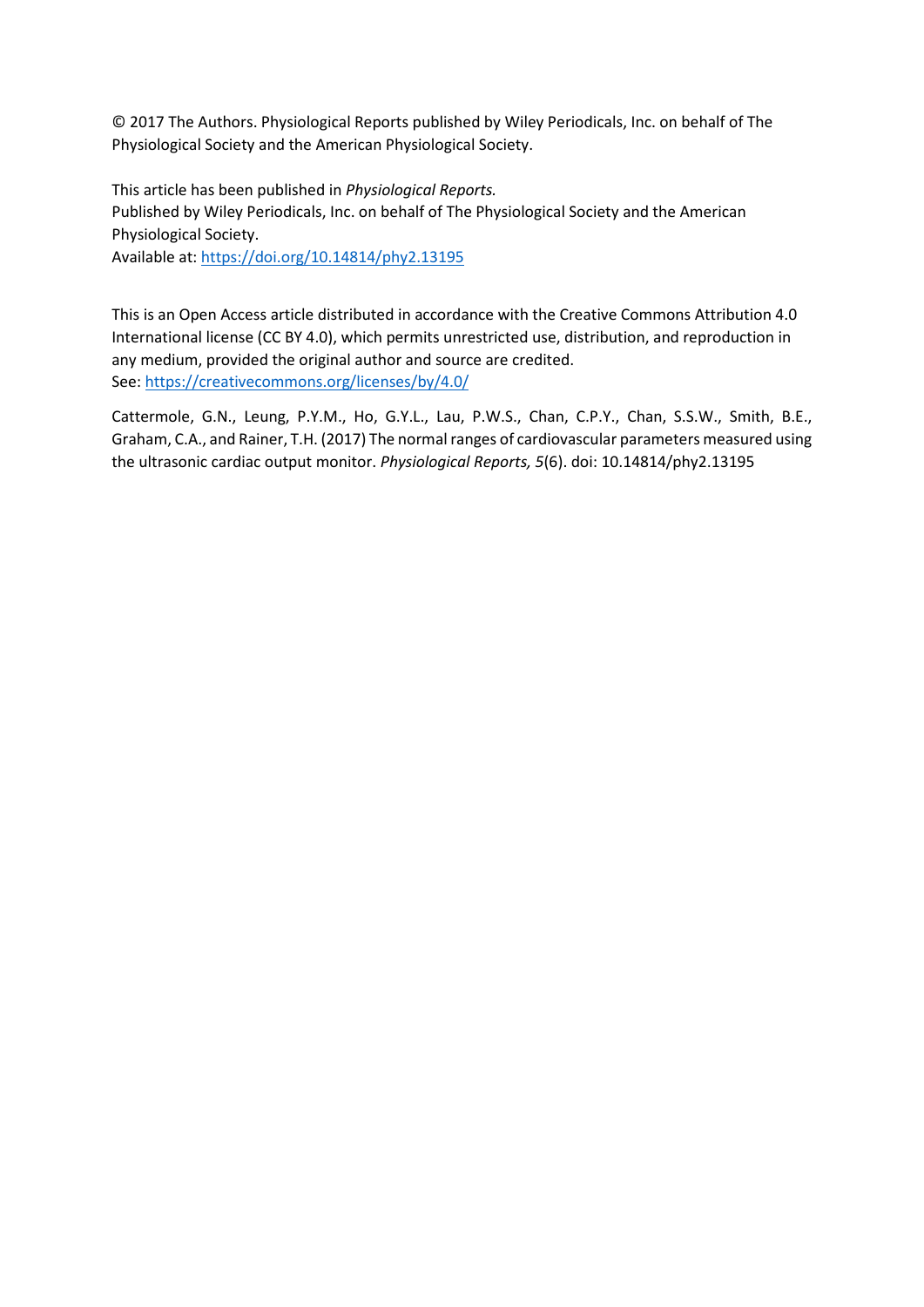# **Physiological Reports**

#### ORIGINAL RESEARCH

# The normal ranges of cardiovascular parameters measured using the ultrasonic cardiac output monitor

Giles N. Cattermole<sup>[1](http://orcid.org/0000-0002-8910-2307)</sup> (D, P. Y. Mia Leung<sup>2</sup>, Grace Y. L. Ho<sup>3</sup>, Peach W. S. Lau<sup>4</sup>, Cangel P. Y. Chan<sup>5</sup>, Stewart S. W. Chan<sup>5</sup>, Brendan E. Smith<sup>6,7</sup>, Colin A. Graham<sup>5</sup> & Timothy H. Rainer<sup>5,8</sup>

1 Emergency Department, Centre Hospitalier Universitaire de Kigali, Kigali, Rwanda

2 Department of Medicine, Austin/Northern Health, Melbourne, Australia

3 Department of Medicine, Western Health, Melbourne, Australia

4 Accident and Emergency Department, Queen Elizabeth Hospital, Hong Kong SAR

5 Accident and Emergency Medicine Academic Unit, Prince of Wales Hospital, The Chinese University of Hong Kong, Hong Kong SAR

6 School of Medicine, University of Notre Dame Australia, Sydney, New South Wales, Australia

7 Intensive Care Unit, Bathurst Base Hospital, Bathurst, New South Wales, Australia

8 University Hospital of Wales, Heath Park, Heath, Cardiff, U.K.

#### Keywords

Diagnostic techniques and procedures, Doppler, hemodynamics, normal ranges, ultrasonography.

#### Correspondence

Giles N. Cattermole, Emergency Department, Centre Hospitalier Universitaire de Kigali, Kigali, Rwanda. Tel: +250 7 8412 8319 E-mail: giles@cattermole.org.uk

#### Funding Information

The study was supported by grants of HK \$72,000 (approximately US\$9,000) from the Chinese University of Hong Kong, HK \$100,000 (approximately US\$13,000) from the Hong Kong College of Emergency Medicine, and HK\$466,652 (approximately US\$60,000) from the Health Services Research Fund of the Food and Health Bureau of Hong Kong.

Received: 29 October 2016; Revised: 30 January 2017; Accepted: 14 February 2017

doi: 10.14814/phy2.13195

Physiol Rep, 5 (6), 2017, e13195, doi: [10.14814/phy2.13195](info:doi/10.14814/phy2.13195)

## Introduction

The ultrasonic cardiac output monitor (USCOM1A; USCOM Pty Ltd., Coffs Harbour, NSW, Australia) provides a rapid noninvasive measure of hemodynamic parameters using continuous wave Doppler ultrasound (CW Doppler) (USCOM Ltd., 2006a,b).

**Abstract** 

The ultrasonic cardiac output monitor (USCOM) is a noninvasive transcutaneous continuous wave Doppler method for assessing hemodynamics. There are no published reference ranges for normal values in adults (aged 18– 60 years) for this device. This study aimed to (1) measure cardiovascular indices using USCOM in healthy adults aged 18–60 years; (2) combine these data with those for healthy children (aged  $0-12$ ), adolescents (aged  $12-18$ ), and the elderly (aged over 60) from our previously published studies in order to present normal ranges for all ages, and (3) establish normal ranges of USCOM-derived variables according to both weight and age. This was a population-based cross-sectional observational study of healthy Chinese subjects aged 0.5–89 years in Hong Kong. USCOM scans were performed on all subjects, to produce measurements including stroke volume, cardiac output, and systemic vascular resistance. Data from previously published studies (children, adolescents, and the elderly) were included. Normal ranges were defined as lying between the 2.5th and 97.5th percentiles. A total of 2218 subjects were studied (mean age = 16.4, range = 0.5–89; 52% male). From previous studies, 1197 children (aged 0–12, 55% male), 590 adolescents (aged 12–18, 49% male), and 77 elderly (aged 60–89, 55% male) were included. New data were collected from 354 adults aged 18–60 (47% male). Normal ranges are presented according to age and weight. We present comprehensive normal ranges for hemodynamic parameters obtained with USCOM in healthy subjects of all ages from infancy to the elderly.

> There is increasing interest in measuring flow-based hemodynamic parameters such as cardiac output, (CO), cardiac index (CI), stroke volume (SV), systemic vascular resistance (SVR), oxygen delivery  $(DO<sub>2</sub>)$ , and oxygen consumption  $(VO_2)$  as these are considered to be not only basic physiological parameters in health, but also indicators of illness, where they have been shown to be more

This is an open access article under the terms of the [Creative Commons Attribution](http://creativecommons.org/licenses/by/4.0/) License,

which permits use, distribution and reproduction in any medium, provided the original work is properly cited.

<sup>ª</sup> 2017 The Authors. Physiological Reports published by Wiley Periodicals, Inc. on behalf of

The Physiological Society and the American Physiological Society.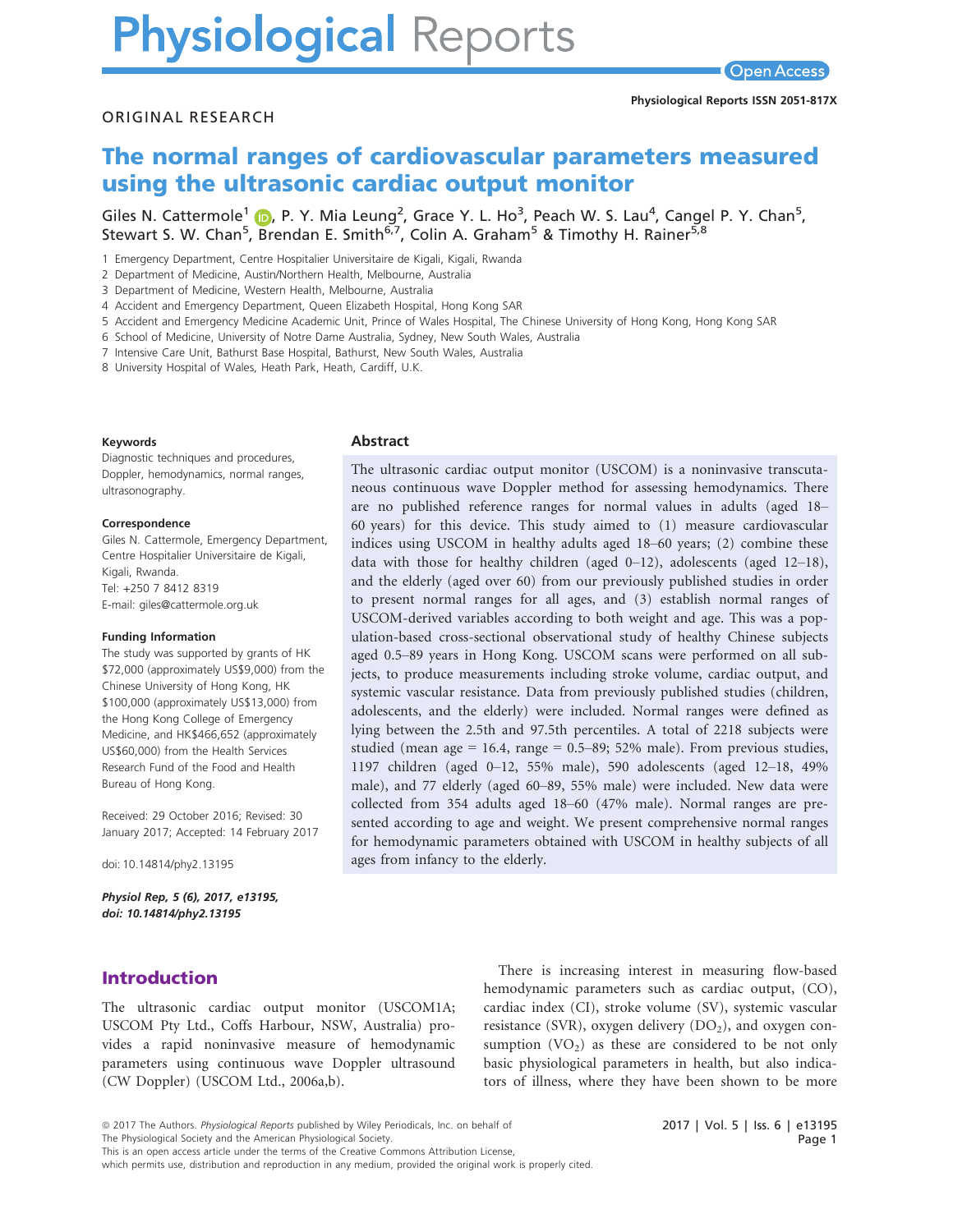effective predictors of response to therapy than static measures such as blood pressure or central venous pressure (CVP) (Marik et al. 2011).

The emergence of noninvasive devices has opened the door for measuring hemodynamics in many research and clinical settings. Noninvasive techniques are at least as accurate as traditional invasive thermodilution methods, as well as being more practical and safer. Since its introduction in 2001, the USCOM has been used in a wide range of clinical settings, including critical care, anesthesiology, emergency medicine, obstetrics, and neonatology. Its accuracy and reliability have been validated in animal and human studies against alternative methods including pulmonary artery thermodilution (Jain et al. 2008; Stewart et al. 2008; Dhanani et al. 2011; Phillips et al. 2012; McNamara et al. 2014). There is widespread support for the use of Doppler-based ultrasound methods to assess hemodynamics for fluid management in resuscitation and perioperatively (Brierley et al. 2009; Thiel et al. 2009; Kuper et al. 2011; NHS Technology Adoption Centre 2013).

For any method of clinical measurement, it is important to establish the normal ranges of values obtained using that method in order to determine the significance of any subsequent individual measurement.

Normal ranges for hemodynamic variables obtained with USCOM have been published for neonates, children, adolescents, and the elderly (Cattermole et al. 2010; He et al. 2011; Ho et al. 2013; Chan et al. 2014). However, there are no published ranges for adults, nor have ranges been derived according to subject weight, and no unifying overview of changes in hemodynamics from the first year of life to the elderly. The objectives of this study were therefore:

- 1 To measure hemodynamic indices using USCOM in healthy adult ethnic Chinese aged 18–60 years.
- 2 To combine these data with those for healthy children (aged 0–12), adolescents (aged 12–18), and the elderly (aged over 60) from our previously published studies (Cattermole et al. 2010; Ho et al. 2013; Chan et al. 2014), in order to present normal ranges for all ages.
- 3 To establish and compare normal ranges of USCOMderived hemodynamic variables according to weight and age.

### **Methods**

#### Ethical approval

The Clinical Research Ethics Committee of the Chinese University of Hong Kong approved the study (reference number CRE-2009.482). Signed informed consent was obtained from all adult subjects.

This cross-sectional observational study of 18- to 60 year-olds was conducted in Hong Kong between September 2010 and May 2011 concurrent with the adolescent study (Ho et al. 2013). Data were obtained from other studies performed between October 2008 and January 2009 (children) (Cattermole et al. 2010), and between February and October 2012 (elderly) (Chan et al. 2014).

#### Participants and setting

Healthy Chinese adults aged 18–60 were recruited. Children and adolescents were recruited from local schools as described previously (Cattermole et al. 2010; Ho et al. 2013). Adults were recruited through St. John's Ambulance personnel. The elderly were recruited through friends and colleagues of staff (Chan et al. 2014). Exclusion criteria included lack of consent, acute or chronic illness, smoking, and current use of any medication. Non-Chinese subjects were excluded. Similarly, only healthy Chinese subjects from previously published studies were included in the analysis.

#### Sample size of current study

Estimated means and standard deviations for SV were used to calculate a sample size of 105 subjects in each subgroup to achieve 95% confidence that the true mean lies within 5% of that observed. To define up to three age or weight subgroups (according to the centile curves produced), 315 subjects were required.

#### Measurements

USCOM is a direct derivative of echocardiography which uses CW Doppler ultrasound to provide measurements of hemodynamic indices. Using either the suprasternal insonation window for the aortic valve, or the left parasternal window for the pulmonary valve, the device measures the velocity time integral (VTI) of the ejection flow and heart rate (HR). A proprietary algorithm based on height (in subjects greater than 50 cm) or weight (less than 50 cm) is used to derive the cross-sectional area (CSA) of the two valves, and stroke volume is calculated as  $SV = CSA \times VTI$ . Heart rate is calculated from the interval between systolic ejections, while concurrent systolic and diastolic blood pressure values (SBP, DBP) are entered manually, from which mean arterial pressure (MAP) is calculated as  $MAP = DBP + ([SBP - DBP]/3)$ . From these data, USCOM derives values for cardiac output  $(CO =$  $SV \times HR$ ), systemic vascular resistance (SVR = MAP/CO), and other hemodynamic parameters as shown in Table 1. Flow time (FT) is the systolic ejection time in milliseconds. Stroke volume variation is defined as (SVmax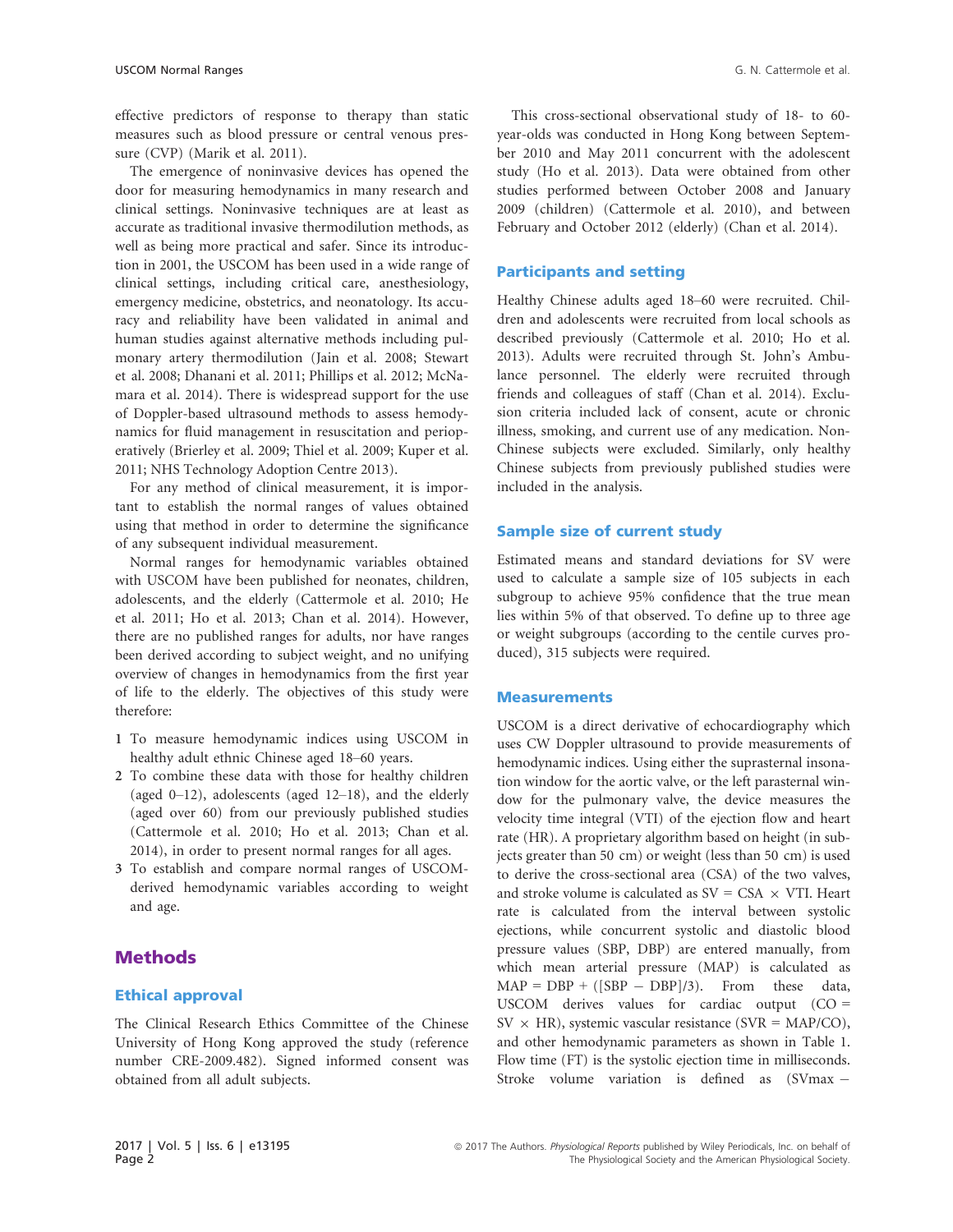SVmin  $\times$  100)/([SVmax + SVmin]/2). Currently, the USCOM measures or derives 22 hemodynamic variables simultaneously. Body surface area (BSA) is calculated by the USCOM using the formula of Du Bois and Du Bois (1916), from which BSA-indexed values for CO, SV, and SVR were derived (CI, SVI, and SVRI).

Operators were trained to use the USCOM, and data collection followed the same procedure as described previously (Cattermole et al. 2010; Ho et al. 2013; Chan et al. 2014). Standing height was measured barefoot to the nearest 0.1 cm using a measuring tape (range  $= 0.0-$ 200.0 cm). Body weight was measured to the nearest 0.2 kg using electronic calibrated scales (Compact Precision Scale C200H, Conair Far East Ltd., Hong Kong, China). Blood pressure was then measured with an appropriately sized cuff using automated oscillometry (Patient Monitor BX-10ne, Omron Healthcare Co. Ltd., Kyoto, Japan), with the subject supine and at rest immediately prior to USCOM examination.

In this study, following a short period of rest and with the subject lying supine, the suprasternal insonation window was used to obtain measurements of aortic valve flow. A minimum of three consecutive Doppler ejection profiles of diagnostic quality were required for each measurement, and three measurements were made for each subject. For analysis, the single best quality trace was used (as defined previously according to the signal characteristics of the flow tracing; Cattermole et al. 2009).

#### Statistical analysis

LMS Chartmaker Pro v2.3 software (Cole and Pan, Medical Research Council UK, 2006) was used to describe the data in centile curves (2.5, 10, 50, 90, 97.5). The relationships between USCOM-derived hemodynamic indices and both age and weight were modeled by the LMS method of Cole and Green (1992). Briefly, the relationship is described by three age-specific cubic spline curves known as L, M, and S. M represents the median, S is the coefficient of variation, and L is the Box–Cox transformation that renders the data to follow a normal distribution, conditional on age. Combination of these three functions generates centile values for each parameter. Age and weight subgroups were defined according to the curves produced.

MedCalc v14.12.0 (MedCalc Software bvba, Belgium) was used for descriptive analysis of the data within weight and age subgroups. The Shapiro–Wilk test was used to determine the normality of the distribution. Data were analyzed using medians and ranges, or means and standard deviation, as appropriate. Comparison of groups was made with the appropriate parametric or nonparametric tests.

#### **Results**

There was a total of 2218 subjects (mean age = 16.4, range =  $0.5-89$ ; 52% male). From the previous studies, 1197 children (aged 0–12, 55% male), 590 adolescents (aged 12– 18, 49% male), and 77 elderly (aged 60–89, 55% male) were included. New, and previously unpublished, data were collected from 354 adults (aged 18–60, 47% male).

Under 18 years, none of the data were normally distributed, while in adults the majority of variables were abnormally distributed.

Under 18 years, there were no significant gender differences for any variables. Over 18 years there were small but statistically significant differences between male and female. Because these differences were largely attributable to weight, and for ease of use, the rest of the data are presented without reference to gender.

Centile curves (2.5, 10, 50, 90, 97.5) for stroke volume (SV), stroke volume index (SVI), cardiac output (CO), cardiac index (CI), systemic vascular resistance (SVR) and systemic vascular resistance index (SVRI), mean arterial pressure (MAP), and heart rate (HR) against each of age and weight are presented in Figures 1 and 2. Based on these curves, two adult age groups were defined: 18–30 and 30–60 years. Weight subgroups were similarly defined, using data from all studies.

Medians and 2.5%–97.5% ranges were used to present normal ranges in age and weight subgroups, for each of the USCOM variables as shown in Tables 2 and 3.

#### **Discussion**

This is the first study of normal ranges for USCOM in adults, and the first presentation of ranges for use in all ages from infancy through the elderly. Consistent with our previous studies, all subjects were healthy Hong Kong Chinese. Previously published USCOM values for children and adolescents did not include velocity time integral, flow time, and stroke volume variability, which are presented here for all ages. In addition, collation of the data into a single set permits the generation of smoother and more precise centile curves using the LMS method.

This is also the largest study of hemodynamic values obtained in healthy subjects by any method. This knowledge of healthy normal ranges should be helpful both in physiological research and clinical practice.

Our results are consistent with other published ranges (De Simone et al. 1997). It is impractical and inappropriate to perform large-scale studies of healthy subjects using pulmonary artery catheterization, precluding direct comparison of derived ranges. However, data for stroke volume index measured using the Fick method were published in 1955 for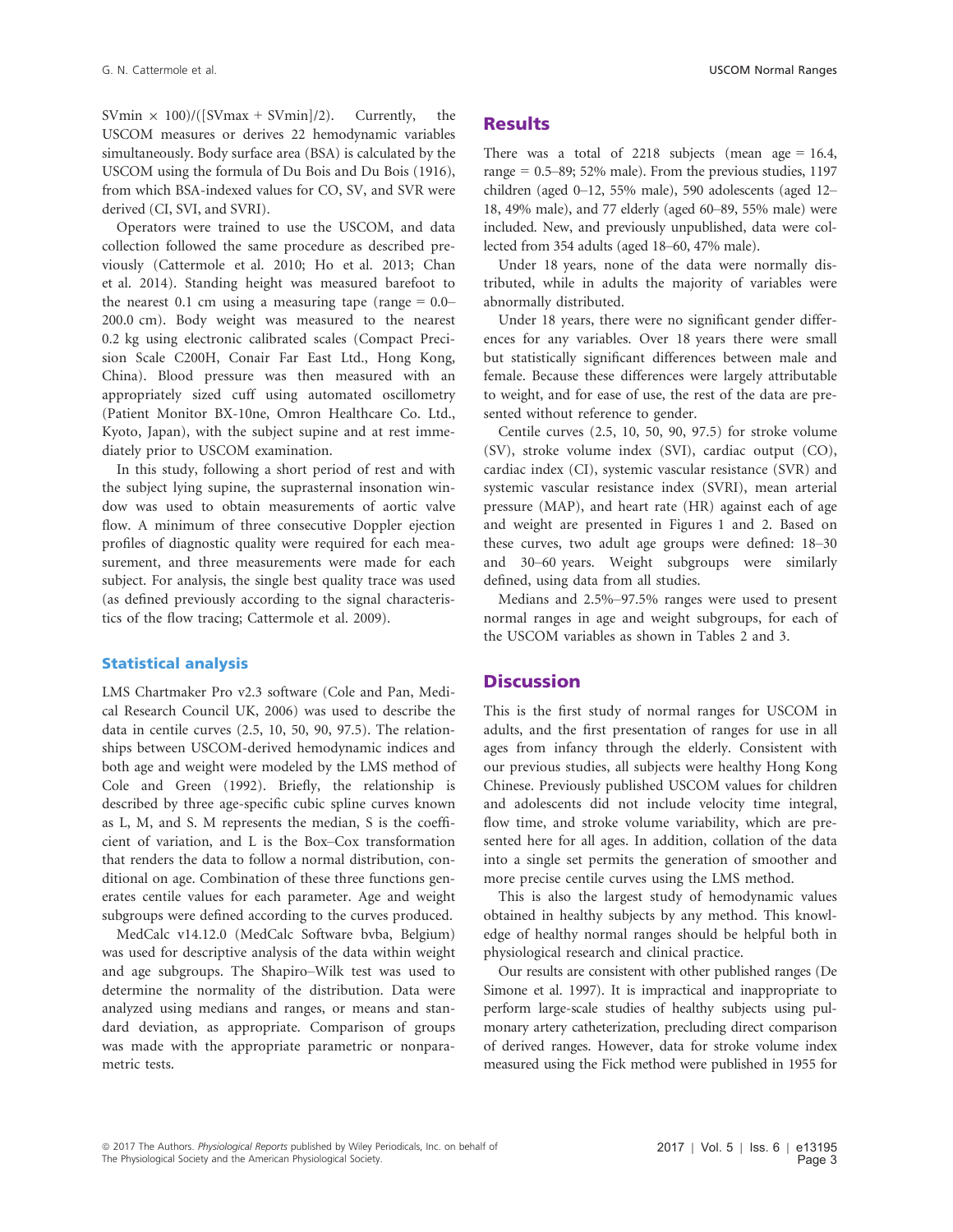| Parameter                                 | Unit                | Definition/equation                                                  |
|-------------------------------------------|---------------------|----------------------------------------------------------------------|
| Preload                                   |                     |                                                                      |
| Flow time (FT)                            | Ms                  | Systolic ejection time                                               |
| Flow time corrected (FTc)                 | Ms                  | $FT_c = FT/\sqrt{(R - R interval)}$                                  |
| Stroke volume variation (SVV)             | $\%$                | $SVV = (SV_{max} - SV_{min} \times 100) / [(SV_{max} + SV_{min})/2]$ |
| Contractility                             |                     |                                                                      |
| Heart rate (HR)                           | $min-1$             | Number of cardiac cycles in beats per min                            |
| Velocity time integral (VTI)              | m                   |                                                                      |
|                                           |                     | $VTI = \int FT/0V(t)dt$                                              |
| Stroke volume (SV)                        | ml                  | $SV = VTI \times \pi r^2$                                            |
|                                           |                     |                                                                      |
| Stroke volume index (SVI)                 | $ml·m-2$            | $SVI = SV/BSA$                                                       |
| Afterload                                 |                     |                                                                      |
| Systemic vascular resistance (SVR)        | $d·s·cm-5$          | $SVR = (MAP - CVP) \times 80/CO$                                     |
|                                           |                     |                                                                      |
| Systemic vascular resistance index (SVRI) | $d·s·cm-5·m2$       | $SVRI = SVR \times BSA$                                              |
| Tissue perfusion                          |                     |                                                                      |
| Cardiac output (CO)                       | $L \cdot min^{-1}$  |                                                                      |
|                                           |                     | $CO = SV \times HR$                                                  |
| Cardiac index (CI)                        | $L·min^{-1}.m^{-2}$ |                                                                      |
|                                           |                     | $CI = CO/BSA$                                                        |

BSA, body surface area (m<sup>2</sup>); CVP, central venous pressure (mmHg); MAP, mean arterial pressure (mmHg); R-R interval, heart beat periodicity (s);  $\pi r^2$ , cross-sectional area of outflow tract (m<sup>2</sup>).

67 healthy adult males, which are very similar to ours with mean SVI = 48.9 mL.m<sup>-2</sup> for 20-30 years and 44.2 mL.m<sup>-2</sup> for 30–60 years (Brandfonbrener et al. 1955).

This study was not performed to validate the accuracy or reliability of USCOM. Other workers have shown that the USCOM is at least as good as other hemodynamic measurement methods, both invasive and noninvasive (Jain et al. 2008; Stewart et al. 2008; Dhanani et al. 2011; Phillips et al. 2012; McNamara et al. 2014). Our previous studies have demonstrated good interobserver reliability (Cattermole et al. 2010; Ho et al. 2013), but this was in children and adolescents. Others have shown that in the ethnic Chinese population, interobserver reliability decreases with increasing age, associated with increased difficulty of insonation and poor quality scans (Huang and Critchley 2013). These difficulties arise from anatomical changes in the suprasternal notch with increasing age, which impair proper transducer alignment with the aortic valve. This is an important point to note when using

USCOM in older subjects; however, in this study, poor quality scans were excluded from the analysis.

For any technology, notwithstanding discussion as to absolute accuracy, it is essential to know the normal ranges obtained with that method. It is likely that different methods will produce consistent over- or underestimation of values in comparison with each other, a systematic bias. This does not preclude their scientific and clinical utility, provided that the normal ranges are known for that specific technology.

Normal ranges are conventionally presented as the range within which 95% of values lie. If the data are normally distributed, this is presented as mean  $\pm$  1.96 standard deviation. In this study, most data were not normally distributed, so medians with 2.5 and 97.5 centiles are presented.

We have presented normal ranges according to both age and weight. Our preference would be to use weightdependent ranges, partly because this is likely to be more important than age physiologically, but also pragmatically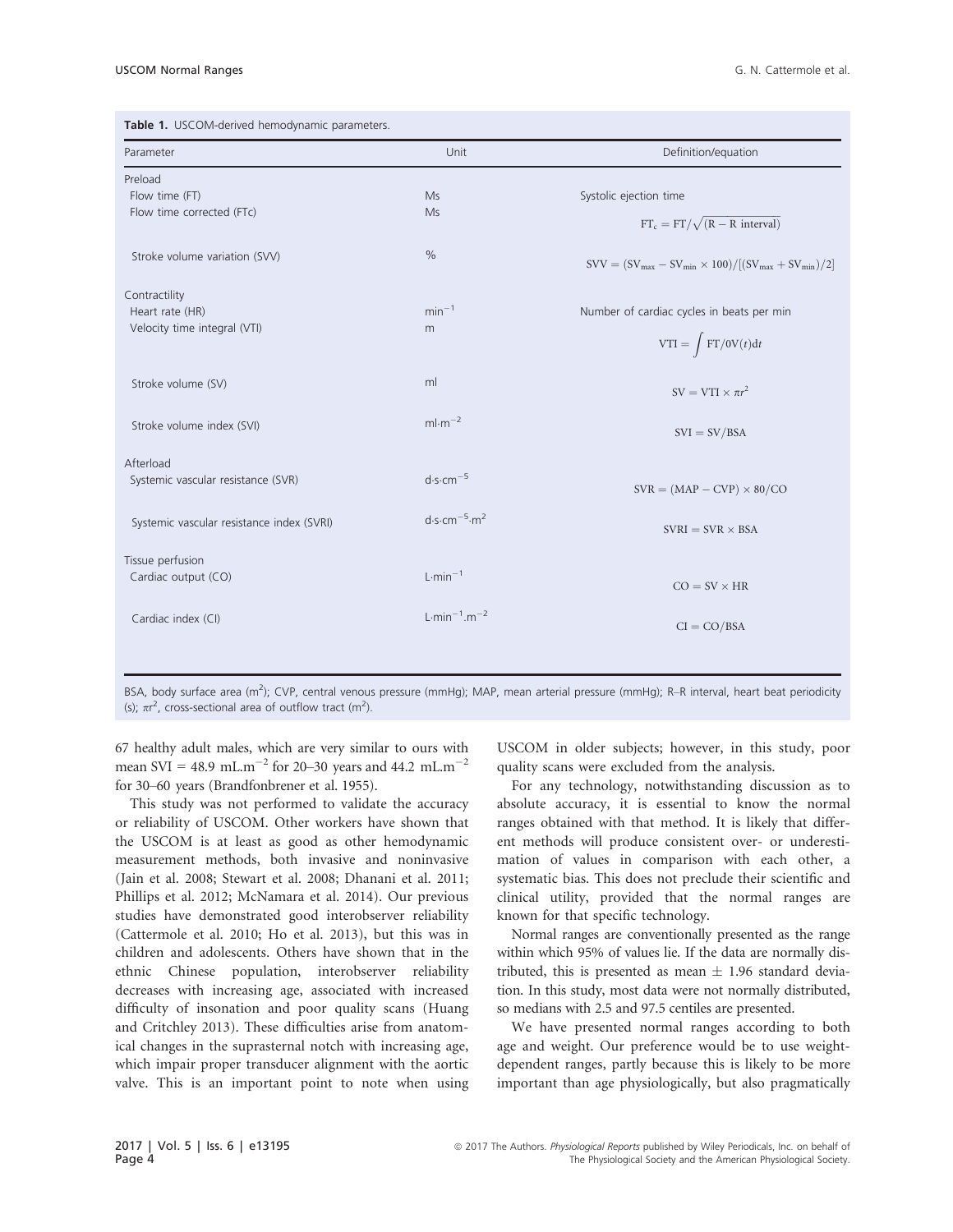

Figure 1. Centile curves (2.5, 10, 50, 90, 97.5) of hemodynamic parameters with weight.

<sup>ª</sup> 2017 The Authors. Physiological Reports published by Wiley Periodicals, Inc. on behalf of The Physiological Society and the American Physiological Society.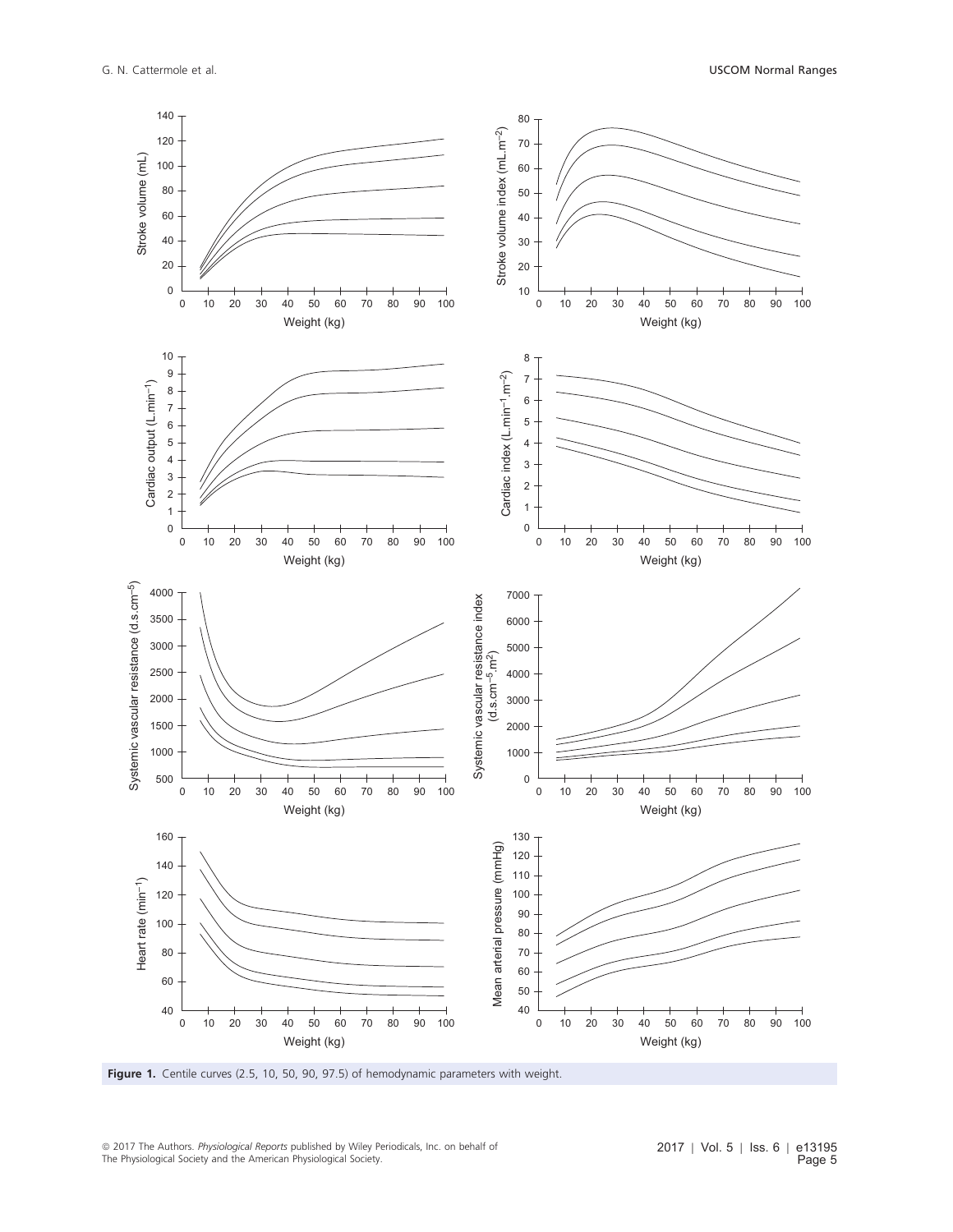

Figure 2. Centile curves (2.5, 10, 50, 90, 97.5) of hemodynamic parameters with age.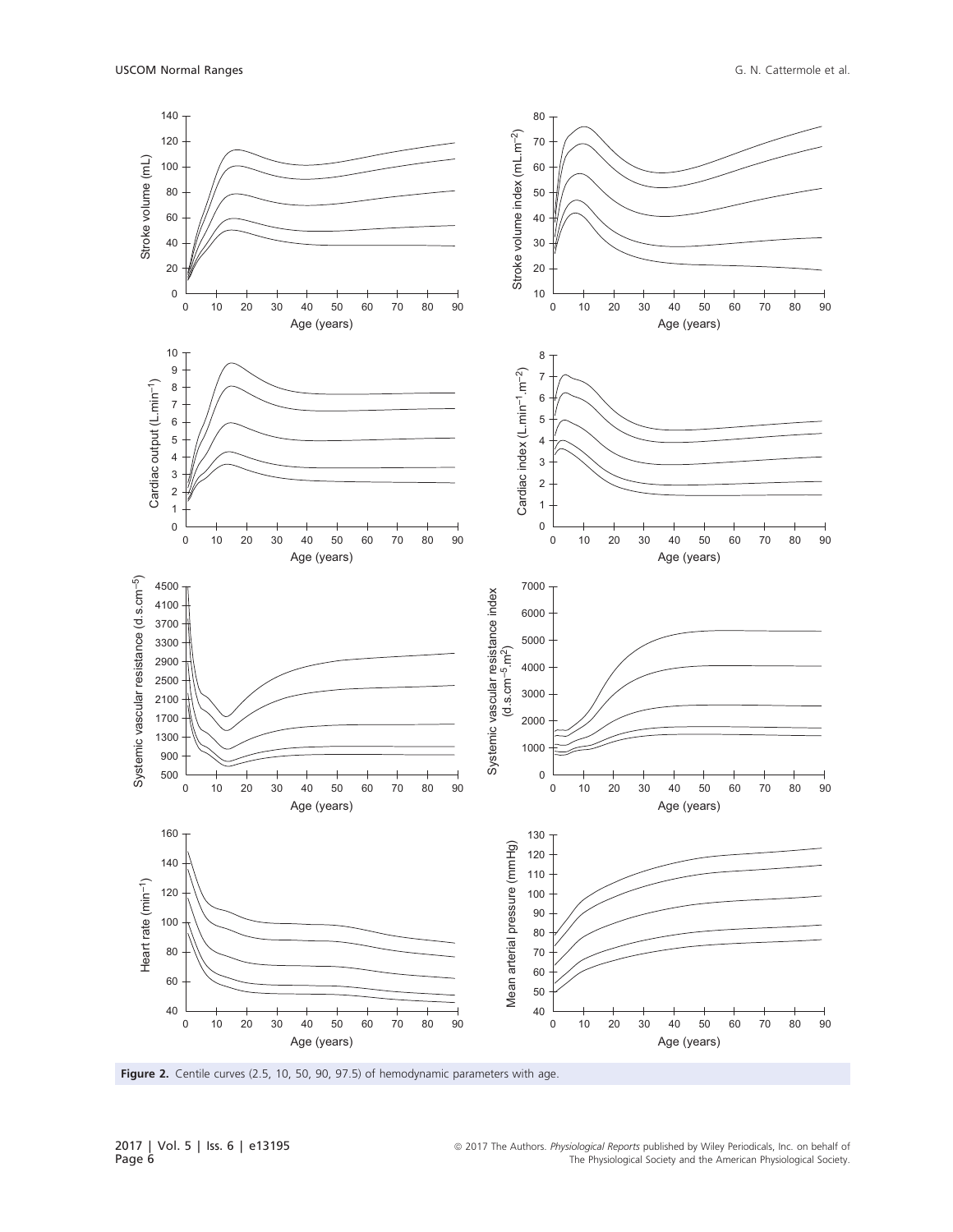|                                                | Table 2. Normal ranges for hemodynamic parameter                                | s according to age.        |                       |                        |                      |                       |                       |
|------------------------------------------------|---------------------------------------------------------------------------------|----------------------------|-----------------------|------------------------|----------------------|-----------------------|-----------------------|
|                                                | $0-2.9$ years<br>65                                                             | -5.9 years<br>353<br>Ψ     | $6-11.9$ years<br>773 | $12-17.9$ years<br>460 | 18-29.9 years<br>267 | 30-59.9 years<br>223  | $60 +$ years<br>77    |
| MAP (mmHq)                                     | 66.7 (50.7-80.0)                                                                | $(52.7 - 87.2)$<br>69.3    | $77.3(60.6 - 96.0)$   | 80.7 (65.3–103.7)      | 84.3 (66.1-105.6)    | $94.0(71.4 - 118.3)$  | 96.0 (71.7-120.0)     |
| $HR(min-1)$                                    | $113.9(79.4 - 146.3)$                                                           | $92.9(71.8 - 123.1)$       | $80.8(59.8 - 111.4)$  | 78.6 (56.6-106.5)      | $71.6$ (53.3-100.9)  | $71.3$ (53.0-93.7)    | 64.4 (46.4-89.7)      |
| $FT$ (ms)                                      | 283.3 (220.3-362.1                                                              | $(250.0 - 366.7)$<br>316.7 | 326.7 (280.0-376.7)   | 311.4 (244.5-370.0)    | 312.5 (241.0-372.7)  | 355.7 (260.3-449.3)   | 395.0 (303.6-476.8)   |
| FTc (ms)                                       | 386.2 (296.4-449.5)                                                             | 388.0 (325.2-466.1)        | 379.2 (318.7-440.5)   | 357.0 (274.7-423.1)    | 338.2 (248.8-415.0)  | 385.0 (297.4-476.9)   | 409.3 (341.5-490.1)   |
| SVV (%)                                        | $9.7(1.0 - 77.4)$                                                               | $(1.6 - 29.0)$<br>10.6     | $8.7(1.4-23.4)$       | $16.8(4.5-36.3)$       | $19.1(7.2 - 44.8)$   | $21.8(7.2 - 56.4)$    | $14.8$ $(5.3 - 55.4)$ |
| $V\Pi(m)$                                      | 23.8 (17.6-34.0)                                                                | $(22.0 - 38.2)$<br>28.6    | $30.2(22.5 - 39.8)$   | 29.5 (18.7-40.0)       | 26.8 (17.4–37.1)     | $25.3(13.7 - 34.6)$   | $31.0(16.3 - 42.2)$   |
| SW(mL)                                         | $23.0(14.0 - 43.0)$                                                             | $(26.0 - 58.0)$<br>40.1    | 59.2 (39.1-94.2)      | 79.0 (46.0-114.9)      | 76.3 (48.2-114.3)    | 68.8 (39.1-98.5)      | 81.8 (39.7-115.3)     |
| $SW(mL.m^{-2})$                                | 44.0 (30.4-63.9)                                                                | $(40.0 - 71.0)$<br>53.3    | 56.6 (42.3-76.0)      | 52.8 (31.1-72.7)       | 47.1 (26.9-68.2)     | 40.3 (23.2-56.6)      | 51.1 (27.9-72.0)      |
| $SVR$ (d.s.cm <sup>-5</sup> )                  | 2045 (1188-3627                                                                 | $(1003 - 2359)$<br>1496    | (6681-608) 2821       | 1043 (686-1883)        | 1244 (795-2226)      | 1566 (906-2950)       | 1435 (1015-3027)      |
| $SWRI$ (d.s.cm $^{-5}$                         | 103 (698-1647)                                                                  | $(740 - 1668)$<br>1123     | 350 (913-2082)        | 567 (963-3327)         | 2070 (1286-3838)     | 2686 (1499-5073)      | 2446 (1504-4940)      |
| $CO (L.min-1)$                                 | $2.63(1.61 - 3.90)$                                                             | $(2.52 - 5.34)$<br>3.68    | $4.82(3.10 - 7.84)$   | $6.23(3.61 - 9.73)$    | 5.42 (3.06-9.00)     | $4.88(2.51 - 7.77)$   | 5.22 (2.97-7.49)      |
| $\Box$ (L.min <sup>-1</sup> .m <sup>-2</sup> ) | $4.71(3.41 - 6.42)$                                                             | $(3.55 - 6.90)$<br>4.97    | $4.57(3.04 - 6.68)$   | $4.13(2.17 - 6.42)$    | $3.33(1.74 - 5.48)$  | $2.82(1.49 - 4.69)$   | $3.30(1.88 - 4.71)$   |
|                                                | Ranges presented as median (2.5%-97.5% range). Parameters as listed in Table 1. |                            |                       |                        |                      |                       |                       |
|                                                |                                                                                 |                            |                       |                        |                      |                       |                       |
|                                                |                                                                                 |                            |                       |                        |                      |                       |                       |
|                                                |                                                                                 |                            |                       |                        |                      |                       |                       |
|                                                | Table 3. Normal ranges for hemodynamic parameters according to weight.          |                            |                       |                        |                      |                       |                       |
|                                                | 59/01                                                                           | Κğ<br>$10 - 14.9$          | $15 - 19.9$ kg        | 20-29.9 kg             | 30-49.9 kg           | 50-74.9 kg            | $75 + kg$             |
| Л                                              | $\frac{8}{10}$                                                                  | 96                         | 299                   | 451                    | 577                  | 686                   | $\overline{5}$        |
| MAP (mmHg)                                     | 63.8 (na)                                                                       | 69.5 (51.3-83.8)           | $69.3(53.3 - 89.3)$   | 74.0 (56.3–92.3)       | $79.3(65.3 - 100.3)$ | $86.7(67.3-113.3)$    | $94.7(75.2 - 119.6)$  |
| $HR (min^{-1})$                                | $121.0$ (na)                                                                    | $102.4(79.1 - 128.5)$      | $90.7(70.3 - 119.4)$  | 82.7 (62.0-112.1)      | $78.7(56.1 - 111.9)$ | 72.2 (52.9-100.9)     | $71.2$ (51.1-100.9)   |
| $FT$ (ms)                                      | 256.7 (na)                                                                      | 296.7 (229.3-354.3)        | 316.7 (250.0-370.0)   | 326.7 (273.3–366.7)    | 326.7 (268.9-396.9)  | 322.9 (246.1-438.4)   | 321.4 (243.1-405.3)   |
| FTc (ms)                                       | 365.4 (na)                                                                      | 385.7 (314.7-458.7)        | 387.5 (326.8-468.3)   | 382.0 (317.6-446.0)    | 373.6 (311.8-440.1)  | 358.5 (269.2-458.7)   | 349.9 (256.9-451.0)   |
| SVV (%)                                        | $9.0$ (na)                                                                      | $10.6(1.0 - 84.5)$         | $10.4(1.5-27.6)$      | $9.0(1.3 - 24.6)$      | $12.4(2.5 - 36.0)$   | $18.2(5.3-44.9)$      | $18.8(8.9 - 50.0)$    |
| $\sqrt{T}$ $(m)$                               | $20.6$ (na)                                                                     | 26.0 (19.1-34.5)           | $28.5(21.9 - 37.1)$   | $29.6(22.6 - 38.9)$    | $30.2(19.8 - 40.0)$  | 27.9 (16.2-40.2)      | $26.0(13.3-39.3)$     |
| $SV$ (mL)                                      | (na)<br>16.3(                                                                   | $(19.2 - 45.1)$<br>30.5(   | $40.9(28.8 - 56.5)$   | 53.1 (37.8-76.9)       | $71.4(45.9 - 98.0)$  | $77.7 (44.2 - 114.7)$ | $77.8(42.2 - 115.6)$  |
| $SW(mL.m^{-2})$                                | $37.0$ (na)                                                                     | 49.3 (33.7-68.8)           | 54.0 (40.3-74.6)      | $56.5(42.1 - 76.9)$    | 55.4 (35.3-72.9)     | 47.1 (26.3-68.8)      | 39.3 (21.1-58.7)      |

2703 (1328–5604)<br>5.71 (2.69–9.79)<br>2.91 (1.39–4.91)

5.51 (3.00-9.35)<br>3.37 (1.83-5.68) 2071 (1166-4407)

5.56 (3.34–8.36)<br>4.37 (2.43–6.29)

 $4.42(3.04 - 6.72)$ <br> $4.69(3.35 - 6.87)$ 

 $3.63 (2.63 - 5.22)$ <br> $4.93 (3.60 - 6.72)$ 

 $2.97$   $(2.20 - 4.85)$ <br>5.01  $(3.70 - 7.55)$ 

 $2.04$  (na) 4.43 (na)

1337 (676-2898)

1263 (725-2517)

1145 (750-1879) 1451 (998-2609)

© 2017 The Authors. *Physiological Reports* published by Wiley Periodicals, Inc. on behalf of<br>The Physiological Society and the American Physiological Society.

 $SNR1$  (d.s.cm<sup>-5</sup>.m<sup>2</sup>)

 $CO(L.min<sup>-1</sup>)$ 

 $SNR$  (d.s.cm<sup> $-5$ </sup>)

 $Cl (L.min^{-1}.m^{-2})$ 

Ranges presented as median (2.5–97.5% range). Parameters as listed in Table 1.

Ranges presented as median (2.5-97.5% range). Parameters as listed in Table 1.

SVR (d.s.cm5) 2271 (na) 1767 (1101–2693) 1538 (1073–2228) 1340 (895–1918) 1145 (750–1879) 1263 (725–2517) 1337 (676–2898) SVRI (d.s.cm5.m2) 1056 (na) 1072 (693–1563) 1142 (775–1654) 1250 (833–1754) 1451 (998–2609) 2071 (1166–4407) 2703 (1328–5604) CO (L.min1) 2.04 (na) 2.97 (2.20–4.85) 3.63 (2.63–5.22) 4.42 (3.04–6.72) 5.56 (3.34–8.36) 5.51 (3.00–9.35) 5.71 (2.69–9.79) CI (L.min<sup>-1</sup>.m<sup>-2</sup>) 4.43 (na) 4.43 (1.60, 1.55) 4.93 (3.60-6.72) 4.69 (3.55–6.87) 4.37 (2.43–6.87) 2.91 (1.83–5.68) 4.69 (1.83–5.68)

1538 (1073-2228)

1767 (1101-2693)

 $2271$  (na)  $1056$   $(na)$ 

1072 (693-1563)

1142 (775-1654)

1340 (895-1918) 1250 (833-1754)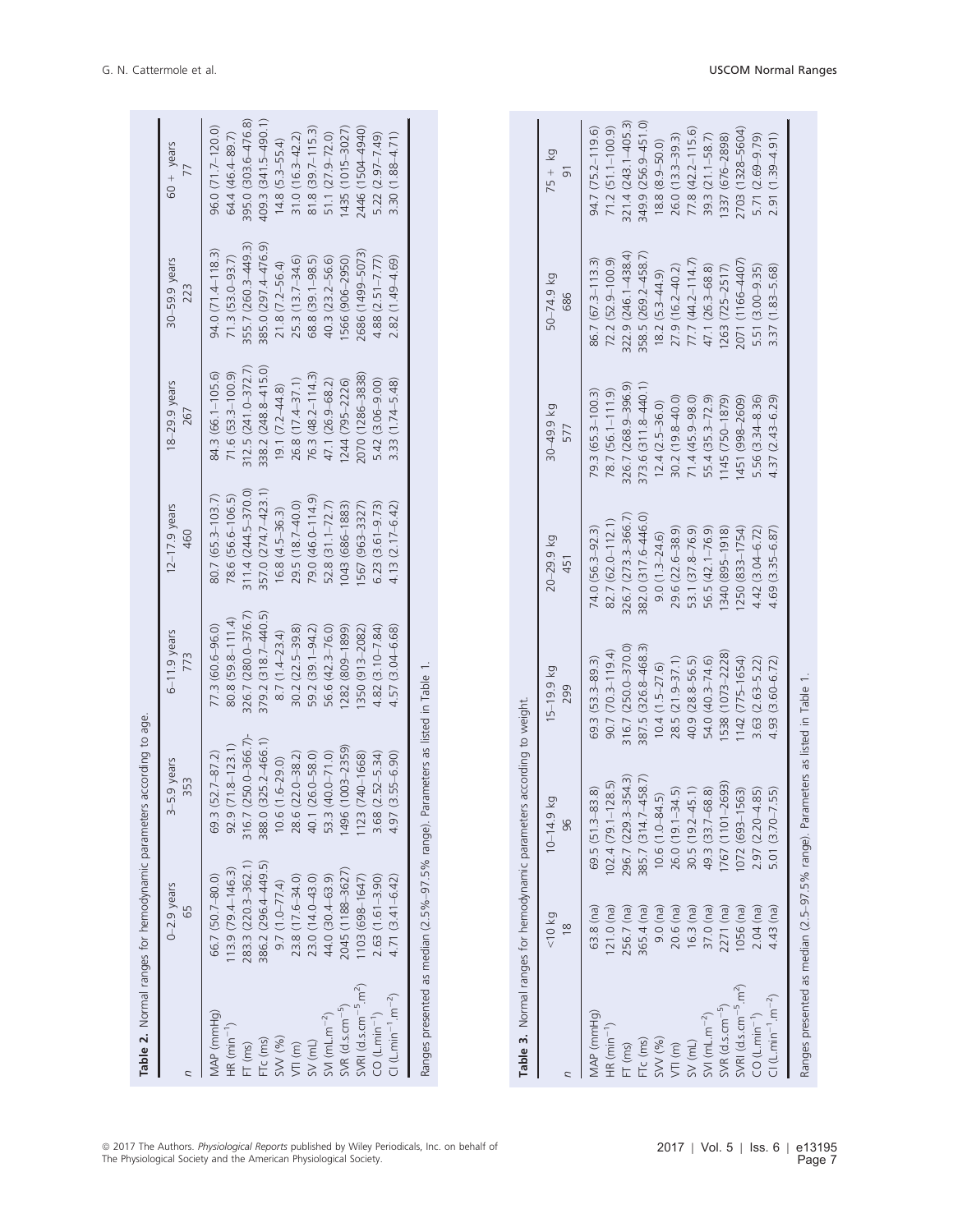as the centile curves are smoother and easier to use. The extent to which age and weight independently contribute to the changes in hemodynamic variables is unclear. Similarly, gender is another potential factor, but the differences observed in age-dependent values were clinically small even if statistically significant. The gender differences were minimal after accounting for weight. In keeping with previously published ranges, we have not added the further complication of separate ranges for gender.

As might be expected, the data show that heart rate falls and blood pressure rises with age, more rapidly in childhood. This is partly accounted for by the rapid change in height in the first 20 years, with later arterial stiffening accounting for the ongoing rise in blood pressure, reflected by the increasing vascular resistance index seen throughout life.

Cardiac output rises steadily to reach a peak in the teenage years, after which it gradually declines. However, when considered as cardiac output per square meter of body surface area, CI, then cardiac output peaks in 3–6 years old children equivalent to a body weight of 10–15 kg. It is likely that this represents the maximum oxygen requirements of the tissues during periods of maximum growth. The higher absolute cardiac output in the teenage years probably represents a period where growth and activity combine to produce maximum oxygen consumption. From late teens onwards there is little or no growth, but a steadily declining level of physical activity.

Overall, stroke volume rises steadily until late teens then tends to decline gradually over the years, but when viewed against weight, it shows a more linear relationship. Stroke volume index follows a broadly similar pattern to cardiac index peaking between 6 and 12 years of age, and at a body weight of around 30 kg. Unfortunately, our data did not include lean body mass calculation, so it is unknown whether this would be a better reference parameter than either weight or age. As the metabolic requirements of fat are significantly lower than those of the vital organs and muscle, it would seem that lean body mass should be a more accurate reference. Whether this proves to be any better than the traditional standard of body surface areaindexed measurements would require further studies.

#### Limitations

There were very few children in the youngest age group and under 10 kg. Although the centile curves are less reliable therefore, we felt it important to include these groups separately as it was clear their values were significantly different from children in the next age and weight groups.

Our study did not include any subjects over 100 kg nor over 89 years old. From the centile curves it is unlikely that extrapolation beyond 89 years will result in significant inaccuracy. Although in Western societies there are subjects with body weights in excess of several hundred kilograms, it is unlikely that extrapolation to such extremes is necessary given the very low perfusional requirements of body fat. However, it could be useful to study hemodynamics–weight relationships in heavier subjects, given the increasing incidence of obesity in the world.

Our study included only Hong Kong Chinese, but previous comparison with Australian data has not shown clinically significant differences between our populations when adjusted for morphometry (Cattermole et al. 2010; Ho et al. 2013).

This study utilized only the suprasternal approach, measuring flow through the aortic valve. We did not use the pulmonary valve approach in order to maintain consistency with the pediatric and adolescent studies where only aortic valve measurements were used. It is known that it can be more difficult to obtain good quality traces via the suprasternal approach in older Chinese subjects which might increase discomfort (Huang and Critchley 2013). The elderly study had included both aortic and pulmonary valve approaches, but found only small differences between the two: stroke volume was approximately 4% lower using the aortic approach, while heart rate was only slightly higher. It is unlikely therefore that patient discomfort caused by using the suprasternal approach leads to any significant adrenergic-induced measurement error. In addition, we have reported that in children there is little discomfort from suprasternal USCOM relative to measuring blood pressure oscillometrically (Chan et al. 2013). To minimize anxiety, subjects rested before the scan and were fully informed of what was involved. However, we cannot exclude a small but real effect on hemodynamics resulting from discomfort, but this is likely to be far less than the hemodynamic changes induced by other measurement methods such as pulmonary artery catheters or arterial pulse wave integration.

A further potential problem with the aortic valve approach is the possibility of aortic stenosis. (The same is equally true of the pulmonary valve and pulmonary stenosis.) This is easily identified as one of the measures reported by USCOM is the mean pressure gradient (Pmn) across the valve being examined. The presence of valvular stenosis is therefore not only identified qualitatively, but the severity of stenosis can be quantified from the value of Pmn. In our study, no subject had evidence of aortic stenosis, but for practical use, even if aortic stenosis is present then it does not preclude hemodynamic measurements via the pulmonary valve, as combined stenosis of the aortic and pulmonary valves is extremely rare.

#### **Conclusions**

We have presented comprehensive means and normal ranges for hemodynamic parameters obtained with